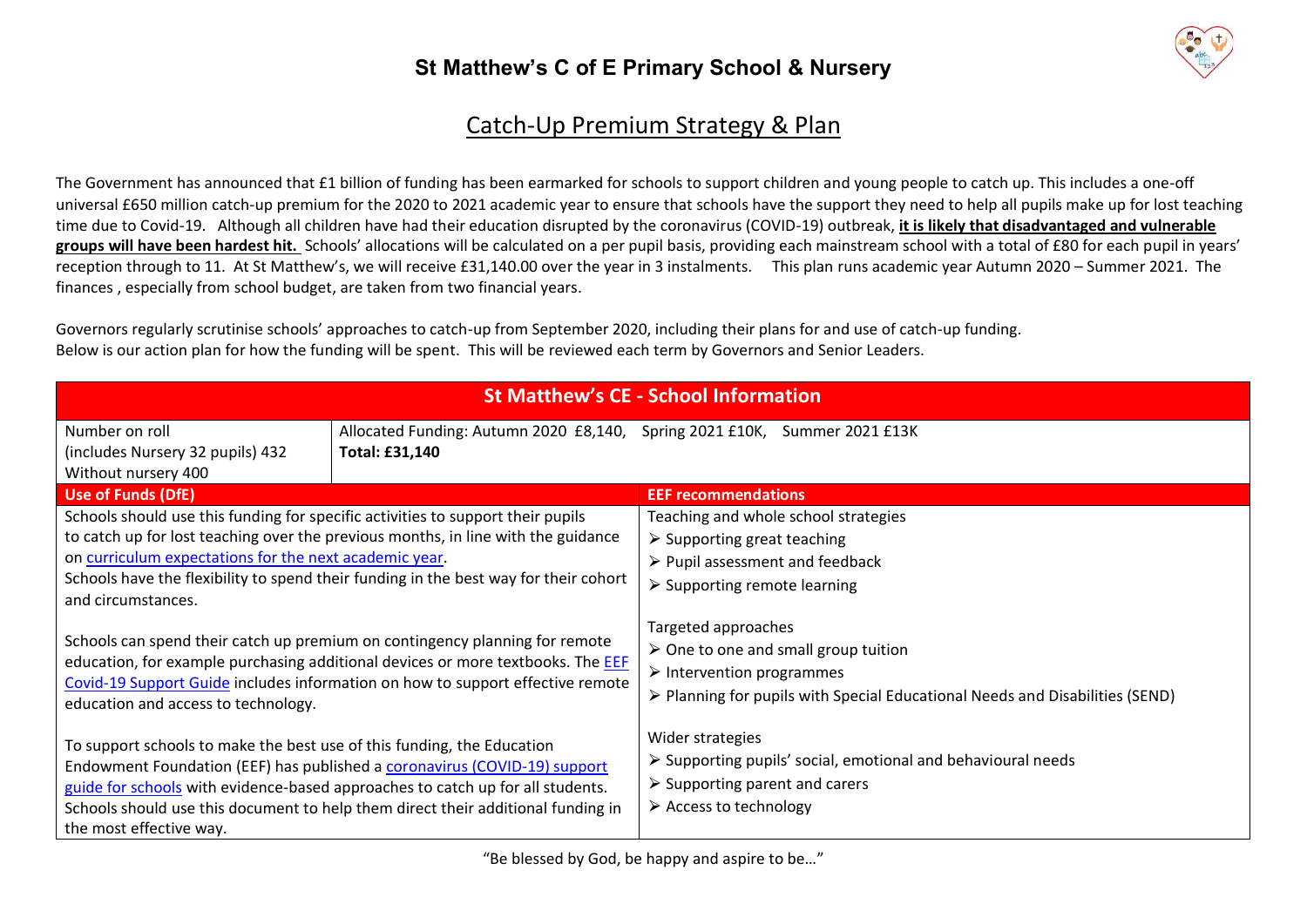

| <b>Impact of lockdown and bubble closures</b>                                                                                                                                                                                                                                                                                                                                                                                                                                                                                                                                   |                                                                                                                                                                                                                                                                                                         |  |  |
|---------------------------------------------------------------------------------------------------------------------------------------------------------------------------------------------------------------------------------------------------------------------------------------------------------------------------------------------------------------------------------------------------------------------------------------------------------------------------------------------------------------------------------------------------------------------------------|---------------------------------------------------------------------------------------------------------------------------------------------------------------------------------------------------------------------------------------------------------------------------------------------------------|--|--|
| <b>Academic</b>                                                                                                                                                                                                                                                                                                                                                                                                                                                                                                                                                                 | <b>Pastoral</b>                                                                                                                                                                                                                                                                                         |  |  |
| Reading: (internal data end Spring 2020 - end Autumn 2020)<br>Numbers of pupils attaining ARE had dropped significantly<br>Children struggled to access reading remotely during Spring lockdown. Children were<br>signposted to online resources, but access rates were limited. Progress was therefore                                                                                                                                                                                                                                                                         | Attendance following closure: Almost all pupils returned in September 2020 following<br>publication of a plan which had been shared with parents. Only 1 family not attending. Pupils<br>were excited to return to school and see their peers. Attitudes to learning have been very<br>positive         |  |  |
| limited. Children are less fluent in their reading and the gap between those children<br>that read at home and those children who don't is increasingly wide.<br>A significant number of school reading books have not been returned following the<br>Spring/Summer lockdowns. More children require access to the earlier bands of reading<br>books, as they have not made the progress in reading and phonics which would be<br>expected to the higher bands.                                                                                                                 | Attendance ongoing: Some pupil's attendance has been intermittent, in particular those<br>whose siblings are in isolation and those who have been on extended holiday, then struggled<br>to return to the country or had to isolate upon return.                                                        |  |  |
| Writing: (internal data end Spring 2020 - end Autumn 2020)<br>Numbers of pupils attaining ARE had dropped significantly<br>Children haven't necessarily missed 'units' of learning in the same way as Maths,                                                                                                                                                                                                                                                                                                                                                                    | Social & Emotional /Independence: Reception and Nursery children in particular with needs<br>with social and emotional, behavioural and toileting issues.                                                                                                                                               |  |  |
| however they have lost essential frequent and regular practising of writing skills. SPaG<br>specific knowledge has suffered, leading to lack of fluency in writing. Many children<br>evidently didn't write much in Spring/Summer lockdown and are having to work<br>additionally hard on writing stamina and improving their motivation due to the lack of<br>fluency in their ability to write.                                                                                                                                                                               | Social & Emotional/well-being: A number of pupils struggling with confidence and anxiety<br>and/or needing support for mental health and well being                                                                                                                                                     |  |  |
| Maths: (internal data end Spring 2020 - end Autumn 2020)<br>Numbers of pupils attaining ARE had dropped significantly<br>Specific content has been missed, leading to gaps in learning and in sequencing of steps<br>in learning. Lockdown has not affected their attitudes for learning, however they are                                                                                                                                                                                                                                                                      | EAL: The English language skills of some of the children who do not speak English in their<br>home, have been affected. Some children will not have spoken in English. Some EAL children<br>have struggled to access remote learning as parents were unable to help due to their own<br>English skills. |  |  |
| quite simply, 'behind'.<br>Recall of basic skills has suffered - children are not able to recall addition facts, times<br>tables and some have forgotten once taught calculation strategies.                                                                                                                                                                                                                                                                                                                                                                                    | Engagement in Remote learning provision: In the spring and summer terms the engagement<br>in lockdown learning was not measured. In Autumn term 2020 the average percentage of<br>non-engagement was 45%, lack of devices was an issue for some children accessing Class<br>Dojo.                       |  |  |
| <b>Phonics:</b><br>In Autumn term, Year 2 children Phonics Screening Check pass rate in late November =<br>72%. Assessments in current Y1 show that all children are below the expected position<br>for this point in year 1. Children haven't gained the essential phonics skills for early<br>reading and are less likely to pass phonics screening check. 13 children entered year 3<br>without passing KS1 Phonics screening as they didn't sit the check or didn't pass in Y1 =<br>22%. More children require phonics teaching in Y3 than usual at this point in the year. | <b>Staffing</b><br>A number of staff have caught the virus within the Autumn Term. A number of staff have had<br>family bereavements due to COVID 19.                                                                                                                                                   |  |  |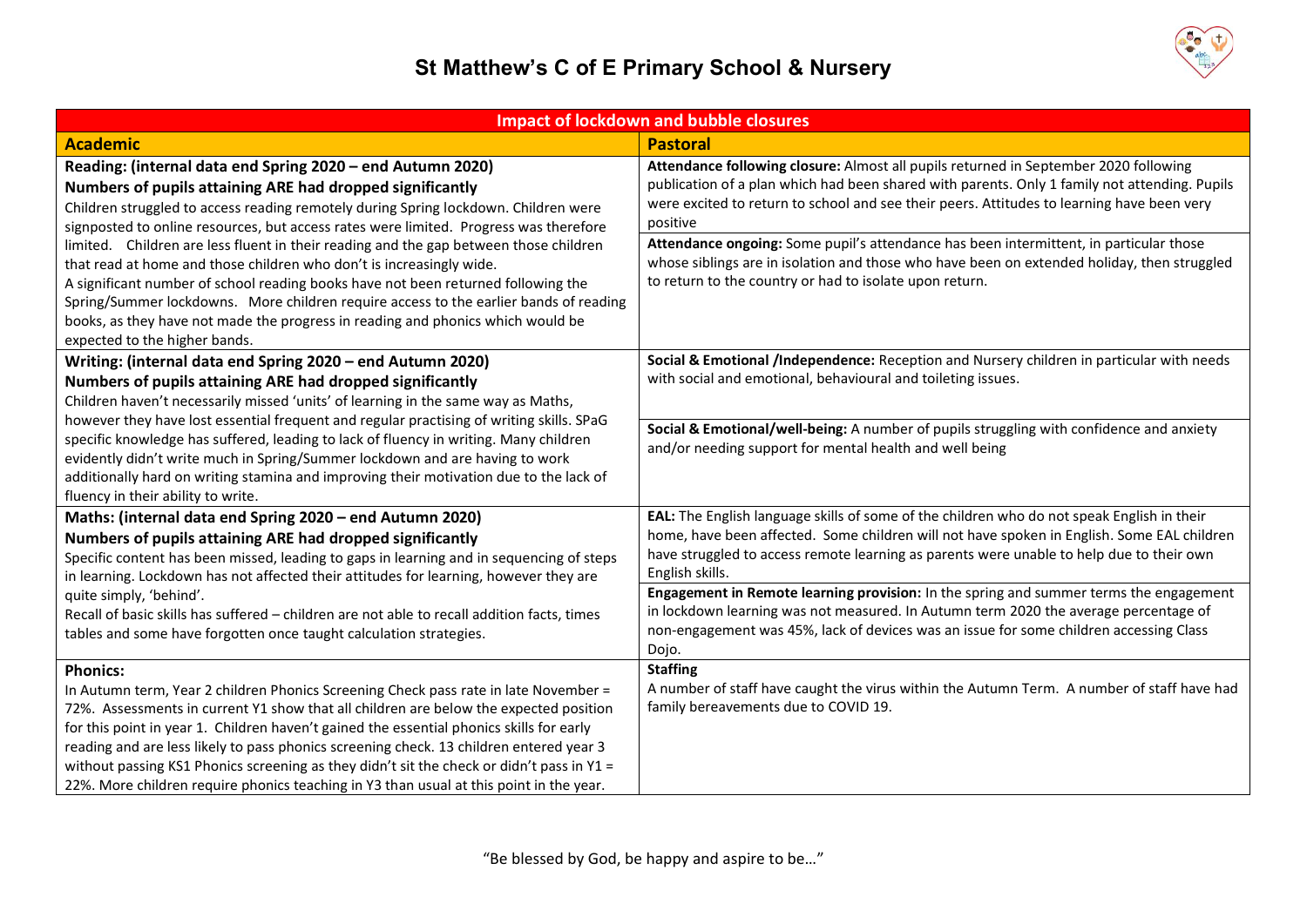| <b>EYFS:</b> Baseline data indicates a lower proportion of pupils are on track in their 'ARE' than |  |
|----------------------------------------------------------------------------------------------------|--|
| typical. Areas of concern are:- (Speech and Language) Communication Understanding;                 |  |
| Self Care/Self Awareness; Managing Feelings & Behaviour; Making Relationships; and the             |  |
| numbers of children targeted for GLD. Speech and language on entry data is significantly           |  |
| lower than in previous years, with pupils further behind in months.                                |  |
| Wider curriculum: There are now significant gaps in skills and knowledge - whole units             |  |
| of work have not been taught meaning that children are less able to access pre-requisite           |  |
| knowledge when learning something new and they are less likely to make connections                 |  |
| between concepts and themes throughout the curriculum. Children have also missed out               |  |
| on the curriculum experiences e.g. trips, visitors and memorable curriculum moments.               |  |

| <b>Catch up Premium Strategy Plan</b>                                       |                                          |                                  |        |
|-----------------------------------------------------------------------------|------------------------------------------|----------------------------------|--------|
| <b>Improving attainment through 'Great Teaching' and targeting progress</b> |                                          |                                  |        |
| 1 Teaching and whole school strategies                                      |                                          |                                  |        |
| Intent & implementation                                                     | <b>Desired outcome</b>                   | Cost                             | Impact |
| Intent: support 'Great Teaching' across the whole school                    | 'Great Teaching' is delivered across     | Course costs £400                |        |
| Key staff to attend 'Great Teaching' Courses from LPDS and                  | school in all classes with a high impact | (within school budget)           |        |
| feedback the information and ideas to all teachers.                         | on progress for cohorts and individual   |                                  |        |
|                                                                             | pupils.                                  |                                  |        |
| Intent: embed Great Teaching within remote teaching                         | 'Great Teaching' is delivered across     | 1 day per 2 x AHT                |        |
| provision across the curriculum                                             | school in all classes across the whole   | £400                             |        |
| Monitor the provision of the whole curriculum in remote                     | curriculum in remote provision.          | (within school budget)           |        |
| teaching. Plans, teaching content, Maths & English & wider                  | Curriculum content is securely matched   |                                  |        |
| curriculum provision.                                                       | to in school provision and Curriculum    |                                  |        |
|                                                                             | sequencing and planning.                 |                                  |        |
| Intent: enable accurate information regarding gaps in skills                | Subject leaders fully aware of the       | 1 day per subject leader         |        |
| development and the content missed to be analysed                           | missed content and skills across school  | $10 \times £200 = £2000$         |        |
| Staff to be released from teaching commitment to analyse                    | in each subject. Subject leaders able to | (half from within school budget, |        |
| curriculum missed & to enable analysis of current position &                | identify when/how this missed learning   | half from catch up)              |        |
| plans to be made for 'catch up' and recovery curriculum                     | can be caught up, in consultation with   |                                  |        |
|                                                                             | class teachers. Pupils can               |                                  |        |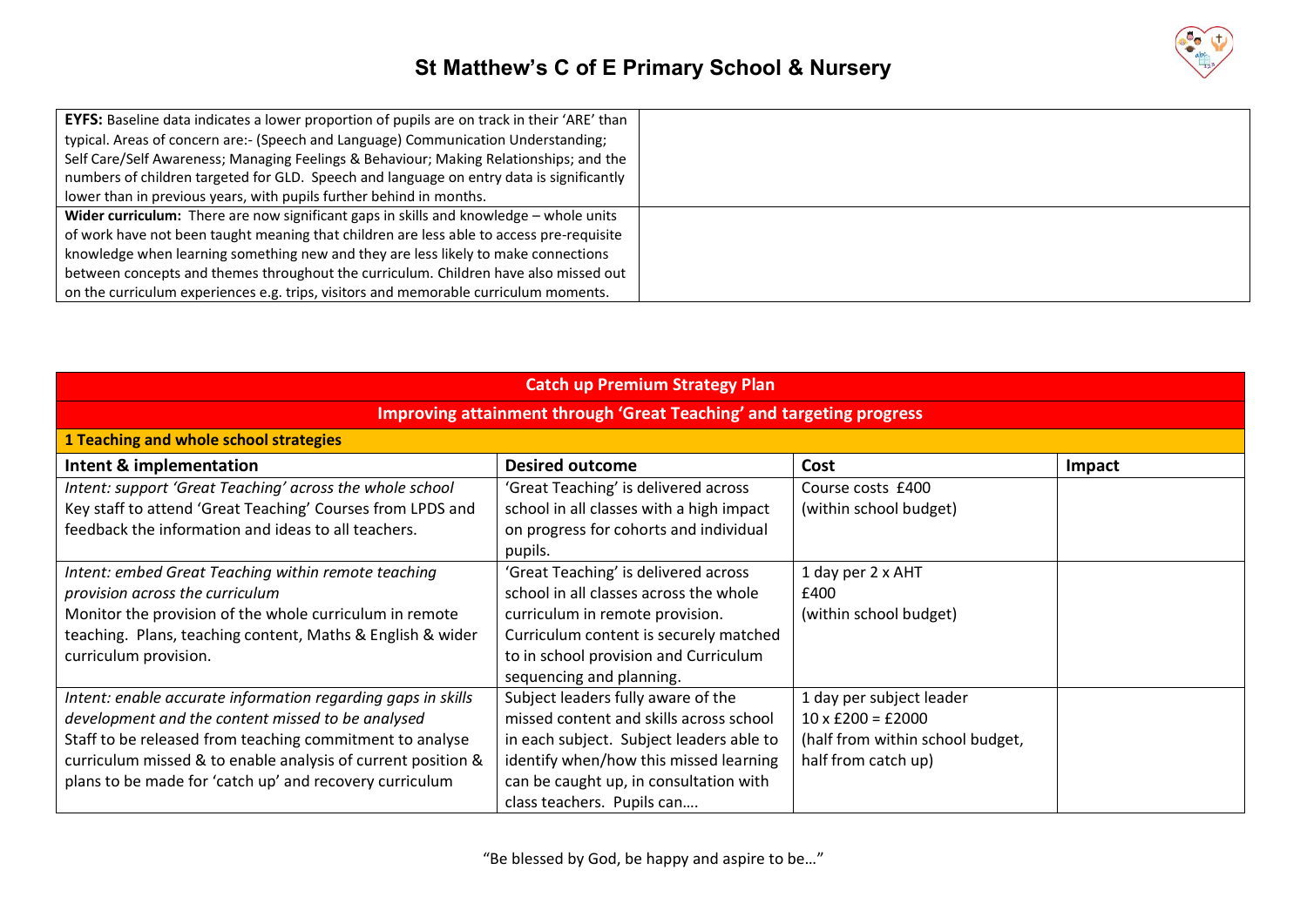

| Intent: support access to remote learning                   | Children have access to paper copies of  |                                      |        |
|-------------------------------------------------------------|------------------------------------------|--------------------------------------|--------|
| Purchase 2 x CGP books for each child to enable paper       | work at home, as per our parental        | £1700                                |        |
| copies of work to be provided in the event of isolations or | questionnaire.                           |                                      |        |
| closure.                                                    | Children have access to basic resources  | £870                                 |        |
| Purchase exercise books for KS2 children to complete        | to support with remote learning.         |                                      |        |
| remote learning                                             |                                          |                                      |        |
| Purchase practical resources and packs for EYFS children to |                                          |                                      |        |
| support home learning                                       |                                          |                                      |        |
| Intent: support access to remote learning                   | Increase in engagement in home           | (within school budget)               |        |
| Inclusion team staff to encourage, and help parents and     | learning. Vulnerable pupils supported    |                                      |        |
| children to engage with remote learning.                    | and assisted with access to remote       |                                      |        |
|                                                             | learning with paper packs as needed.     |                                      |        |
|                                                             | <b>Section Sub-total</b>                 | £3570 Catch up funding               |        |
|                                                             |                                          | £1800 School budget                  |        |
| <b>2 Targeted Approaches</b>                                |                                          |                                      |        |
| Intent & implementation                                     | <b>Desired outcome</b>                   | Cost                                 | Impact |
| Intent: improve progress and attainment in reading -        | Assessments show identified children     | 2xTA supply £13,000 x2               |        |
| children return to ARE                                      | making rapid progress in reading         | <b>LCC Training</b>                  |        |
| Reading Champions - Individual daily reading                | towards ARE.                             | Reading booths x 4 x £100            |        |
| Employ 2 TAs to become reading champions. Deploy 2 other TA | Percentage of children at ARE in reading | Set up costs                         |        |
| staff = $4$ in total                                        | is at least at the pre-lockdown figure   | $= £26500$                           |        |
| 2 TAs for Rec/Y1/Y2, 1 TA for Y3/4, 1 TA for Y5/6           | Children who have been previously ARE    | Training $=$ 500                     |        |
|                                                             | are enabled to get back to ARE before    | Total £27,000.00                     |        |
|                                                             | end Summer 2020                          |                                      |        |
| Intent: improve progress and attainment in Phonics -        | children move to the expected levels for | <b>Buy BounceBack phonics</b>        |        |
| children move to the expected levels for their age          | their age                                | programme                            |        |
| Intervention for targeted groups for Phonics using          | Assessments show children recognising    | £60                                  |        |
| BounceBack Phonics (KS2) and Fast Track Phonics (Y2 or 3)   | sounds and tricky words fluently,        | (within English budget)              |        |
| Teach Phase 6 (year 2 expectation) in early KS2 as required | applying this knowledge in reading       | TA training in house                 |        |
| TA's to carry out these groups.                             |                                          |                                      |        |
| Intent: improve progress and attainment in writing -        | Identified pupils tracked in terms of    | Additional staffing costs to provide |        |
| children return to ARE                                      | attainment and progress                  | interventions within bubbles         |        |
| Intervention for targeted groups for writing small group    | Progress in books seen in Writing and    | £1275 per week (term time)           |        |
| work. TA's to carry out these groups.                       | monitored.                               | Aut: 7 weeks                         |        |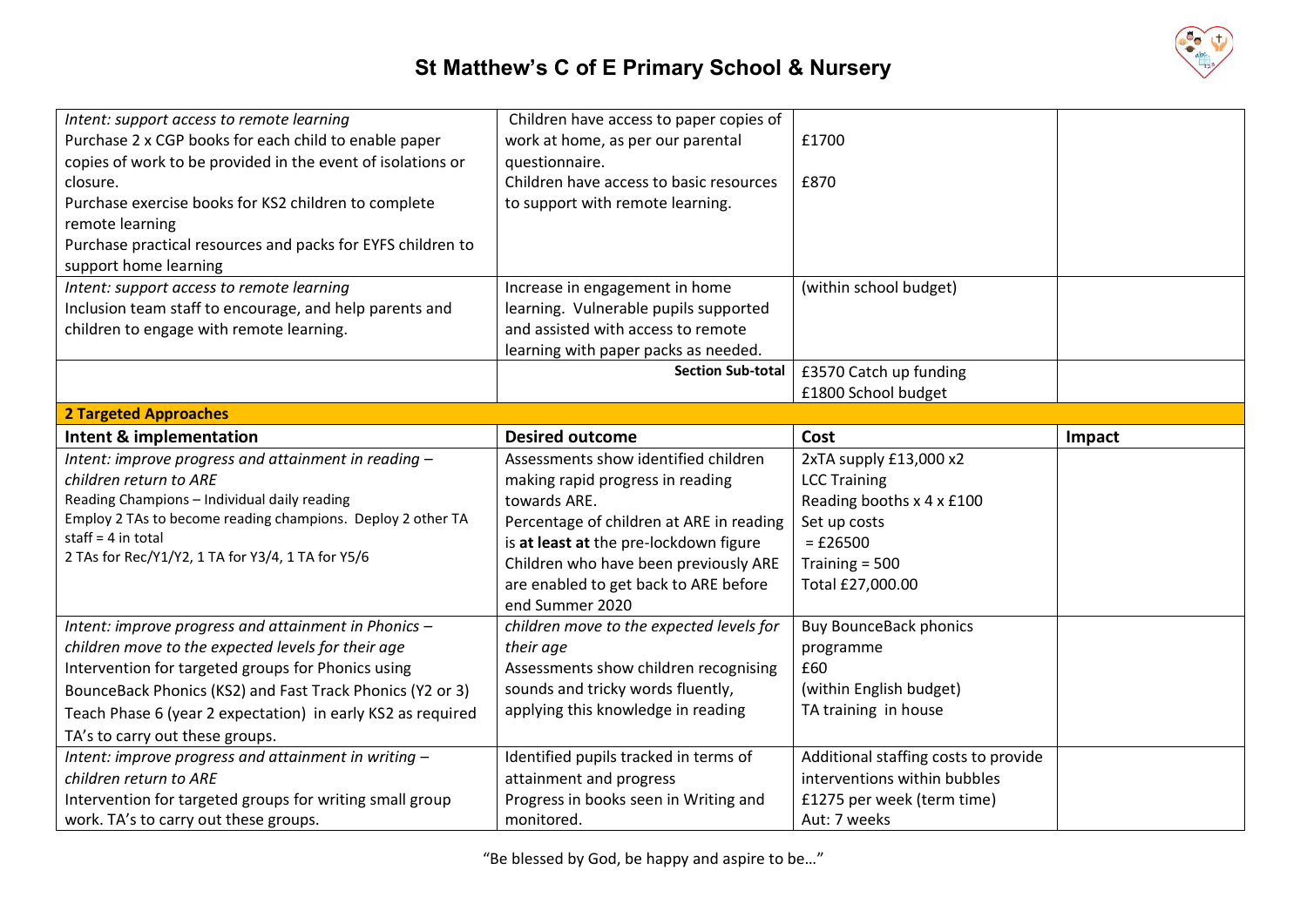

| Intent: improve progress and attainment in maths - children<br>return to ARE<br>Intervention for targeted groups for Maths IDL; Maths small<br>group; Reading small group; Writing small group. TA's to<br>carry out these groups.<br>Intent: improve progress and attainment in maths - children<br>supported to learn number facts and timetables<br>Subscribe to Numbots and TT rockstars for practice in home<br>and at school | Identified pupils tracked in terms of<br>attainment and progress<br>Progress in books seen in Maths and<br>within intervention support and<br>monitored.<br>Children accessing online resources in<br>class and at home. Children make good<br>progress in number facts against initial<br>assessment. | Spr: 8 weeks<br>Sum: 13 weeks<br>$28 \times 1375 = \text{\textsterling}38500$<br>(Without summer term@ £17,875<br>$=$ £20,625.00)<br>(within school budget)<br>Within school budget |  |
|------------------------------------------------------------------------------------------------------------------------------------------------------------------------------------------------------------------------------------------------------------------------------------------------------------------------------------------------------------------------------------------------------------------------------------|--------------------------------------------------------------------------------------------------------------------------------------------------------------------------------------------------------------------------------------------------------------------------------------------------------|-------------------------------------------------------------------------------------------------------------------------------------------------------------------------------------|--|
| Intent: improve progress and attainment in Communication<br>and language for identified EAL children<br>USE National Tutoring Programme and EMA service - total<br>of 75 hours for small groups of identified children.                                                                                                                                                                                                            | Children make good progress against<br>initial assessment. (Solihull EAL steps)                                                                                                                                                                                                                        | £731.25 (Tutoring money)                                                                                                                                                            |  |
| Intent: Improve attainment in Communication & Language<br>Deliver Talkboost and Early Talk boost across Reception &<br>Year 1. TA & HLTA to deliver.<br>Purchase Talkboost for KS2 & Training costs: Louise Laycock?                                                                                                                                                                                                               | Children make good progress against<br>initial assessment on the programme.                                                                                                                                                                                                                            | £500.00<br>(within school budget)                                                                                                                                                   |  |
| Intent: Improve access to reading materials and embed early<br>reading strategies improve attainment in Reading and.<br>Purchase additional reading books to support Early reading<br>(reception and Year 1) as many Year 1 and Year 2 children<br>are still reading books from the previous year group.<br>Online reading subscription - Rising Stars                                                                             | Early readers are able to access a wide<br>range of books at the appropriate level.                                                                                                                                                                                                                    | £500.00<br>(within school budget)<br><b>Rising Stars:</b><br>(within school budget)                                                                                                 |  |
| Intent: Improve access to reading materials and embed early<br>reading strategies improve attainment in early reading for<br>EAL children and 'low entry readers'.<br>Buy books without words (Big Cat?) - lilac and pink books<br>But some dual language books                                                                                                                                                                    | Early readers have access to a wide<br>range of quality books which encourage<br>discussion, vocabulary acquisition and<br>development, storytelling and<br>imagination.                                                                                                                               | £500<br>(within school budget)                                                                                                                                                      |  |
|                                                                                                                                                                                                                                                                                                                                                                                                                                    | <b>Section Sub-total</b>                                                                                                                                                                                                                                                                               | £27,000.00 Catch up funding<br>£37,260.00 Within school budget<br>£731.25 Tutoring money                                                                                            |  |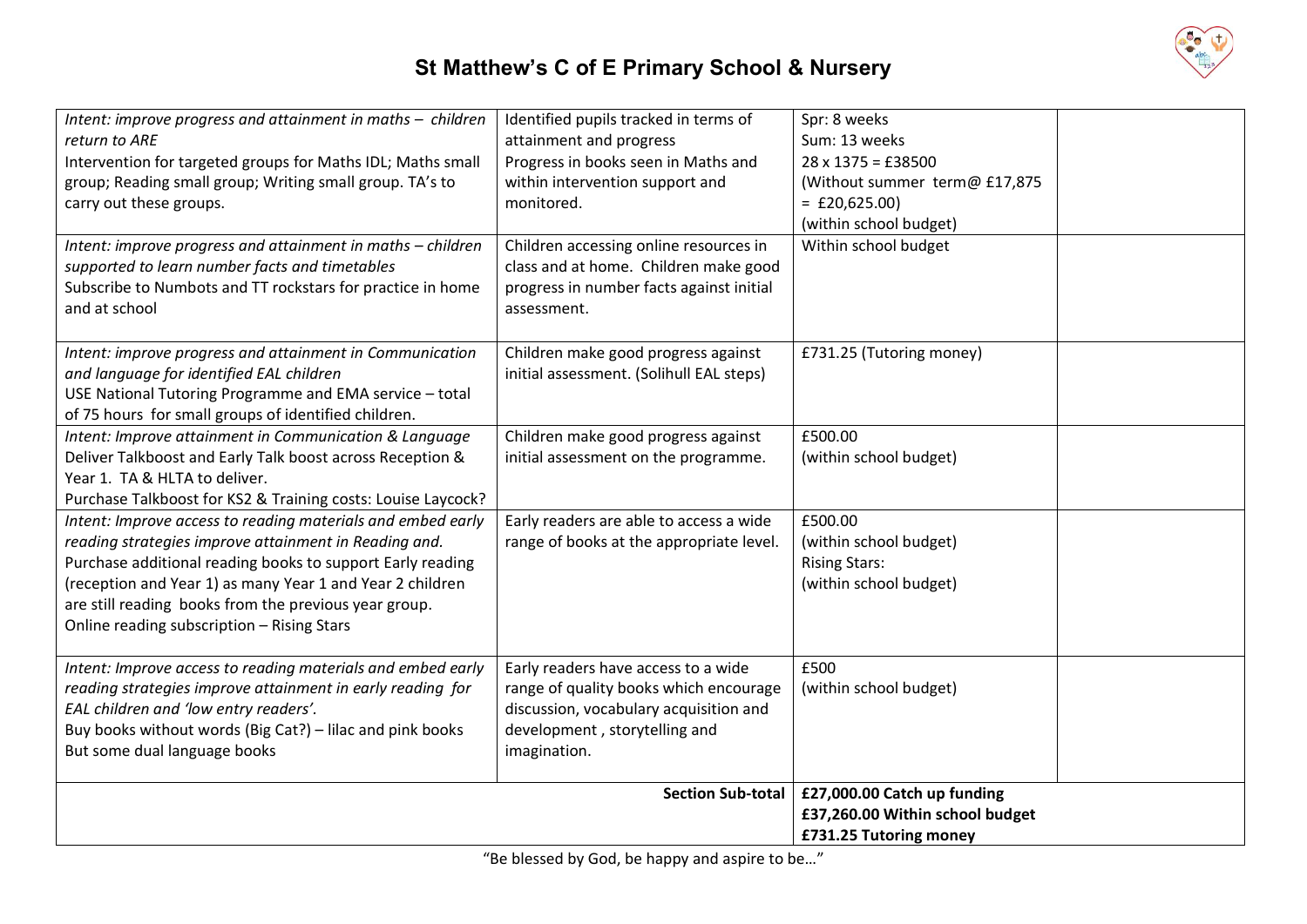



| <b>3 Wider approaches</b>                                     |                                         |                                                            |        |
|---------------------------------------------------------------|-----------------------------------------|------------------------------------------------------------|--------|
| <b>Intent &amp; implementation</b>                            | <b>Desired outcome</b>                  | Cost                                                       | Impact |
| Intent: Attendance -Ensuring siblings of pupils isolating can | Pupil attendance maintained/improved.   | £0                                                         |        |
| access school                                                 | Individual pupil progress and           |                                                            |        |
| Assisting parents with drop off procedures for siblings at a  | attainment.                             |                                                            |        |
| later time than the main school when other pupils in the      | Well-being of families.                 |                                                            |        |
| family are in isolation. Use front door and parking bay to    | All pupils attendance monitored and     |                                                            |        |
| enable drop off from cars or socially distanced drop off.     | appropriate support and actions are     |                                                            |        |
|                                                               | implemented to facilitate a return to   |                                                            |        |
|                                                               | school.                                 |                                                            |        |
| Intent: supporting EAL parents with remote learning           | Parents can translate messages and text | £0                                                         |        |
| In selecting a platform, we chose Class Dojo which can        | into their own language, and are more   |                                                            |        |
| translate into a number of languages which will support       | able to understand what the pupils are  |                                                            |        |
| parental involvement.                                         | being asked to do.                      |                                                            |        |
|                                                               | Parental engagement improved - they     |                                                            |        |
|                                                               | are able to support children with       |                                                            |        |
|                                                               | remote learning & feel involved.        |                                                            |        |
| Intent: Improve confidence/reduce anxiety/ wellbeing          | Children are enabled to overcome        | Within school budget                                       |        |
| Learning Mentor Support for identified children to support    | feelings of anxiety, regular attendance |                                                            |        |
| well-being and attendance throughout both key stages.         | at school is maintained                 |                                                            |        |
| Intent: Improve confidence/reduce anxiety/ wellbeing          | Progress of targeted pupils in areas of | £500                                                       |        |
| Procurement, CPD and implementation of Confident Me.          | PSED.                                   |                                                            |        |
| Training for staff.                                           | (Boxalls)                               |                                                            |        |
| Intent: support children with Emotional and Social aspects    | Progress of targeted pupils in PSED.    | £800                                                       |        |
| Train Inclusion members of staff in Nurture programme &       | (Boxalls)                               |                                                            |        |
| deliver with KS1 children                                     |                                         |                                                            |        |
| Intent: Improve confidence/reduce anxiety                     | Early Help Register - Well-Being -      | Within school budget                                       |        |
| Inclusion team/Learning Mentor Support/Caritas care           | reflects impact in terms of tracking    |                                                            |        |
| support for family support, well-being and attendance         | pupil attainment and % pupils removed   |                                                            |        |
| throughout both key stages for identified children            | from register.                          |                                                            |        |
|                                                               | <b>Section Sub Total</b>                | Catch up £1300.00                                          |        |
|                                                               | <b>Total Expenditure</b>                | Tutoring £731.25                                           |        |
|                                                               |                                         | Catch up £31,870.00 (overspend of £730 - use school funds) |        |
|                                                               |                                         | School budget £39,060.00                                   |        |